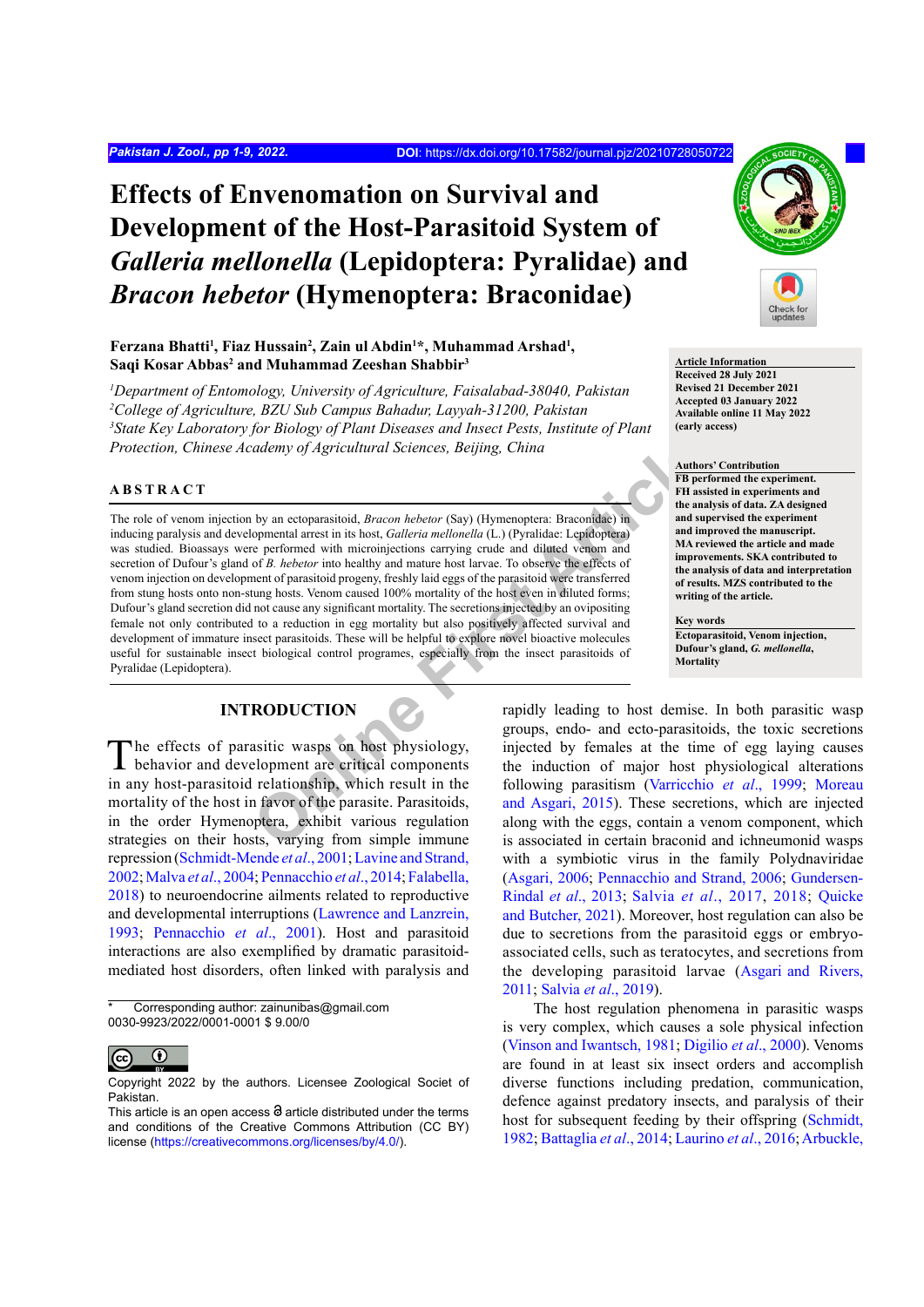[2017;](#page-5-3) [Schendel](#page-8-1) *et al*., 2019; Scieuzo *et al*., 2021). The important aspect of this last function, feeding by offspring, is primarily demonstrated by parasitoids for which venom injection and stinging behaviour are essentially related to the parasitoid's reproduction. Venom injection may assist the parasitizing female to oviposit smoothly without any interruption from the host [\(Cusumano](#page-5-4) *et al*., 2018). Therefore, the venom has a significant contribution to the positive development of parasitoid progeny. The venom of many parasitoids exhibits virulence effects on their hosts aiding in the egg laying process ([Beard, 1978;](#page-5-5) Stoltz, 1986; [Coudron, 1991\)](#page-5-6). Different studies reveal that reproductive secretions. e.g., venom (Wago and Kitano, 1985) and ovarian proteins (Webb and Luckhart, 1994) inserted by parasitizing females can disrupt cytoskeleton of the host hemocytes resulting in reduced cellular immunity (Salvia *et al*[., 2021\)](#page-8-2). The ectoparasitoid's venom primarily arrests development of the host through paralysis or by inhibiting host ecdysis [\(Beard, 1952](#page-5-7), 1978); Shaw, 1981; Pike *et al*., [1982;](#page-7-8) Visser *et al*., 1983; Piek and Spanjer, 1986; Coudron *et al*[., 1990](#page-5-8); [Coudron, 1991](#page-5-6); Rivers *et al*.,1993; Rivers [and Denlinger, 1994\)](#page-7-11), followed by prevention of the parasitic wasp progeny from being disrupted throughout development.

One of the most widely studied host-parasitoid associations is *Galleria mellonella* (L.) (Lepidoptera: Pyralidae) and *Bracon hebetor* (Say) (Hymenoptera: Braconiodae). *Bracon hebetor* is a larval ectoparasitoid of several lepidopteran pest species (Magro and Parra, [2001;](#page-6-7) [Jhansi and Babu, 2002;](#page-6-8) Fagundes *et al*., 2005; Yasodha and Natarajan, 2006; Shojaei *et al*., 2006; Desai *et al*[., 2007;](#page-6-10) Kyoung *et al*., 2008; Mohapatra *et al*., 2008). Parasitoid females first hypodermically inject a minor dose of venom in to mature host larvae which causes complete paralysis within 15 min, and then the female deposits 3–20 eggs on the external surface of the host body (Beard, 1952; [Benson, 1973;](#page-5-9) [Hagstrum and Smittle, 1977\)](#page-6-12).

*Galleria mellonella* is a very suitable host for the mass rearing of *B. hebetor*. The moth is considered a model organism in many insect related studies due to its dietetic requirements, environmental adjustability, and growth features. It is a preferred host of many hymenopteran species (Smith, 1965; [Burges, 1978;](#page-5-10) [Chang and Hsieh,](#page-5-11) [1992;](#page-5-11) [Haewoon](#page-6-13) *et al*., 1995; [Coskun](#page-5-12) *et al*., 2006; Dweck *et al*., 2010).

This study was designed to determine the effect of the venom secreted by females of *B. hebetor*, on the parasitic competence of one of their natural hosts*, G. mellonella*. We hypothesized that venom and other secretions associated with the sting apparatus of parasitoids play a crucial role in the survival and development of parasitoid immatures. Crude venom and different concentrations of diluted

venom and Dufour's gland secretions were injected into host larvae to check their mortality or developmental arrest. We transferred eggs from a parasitized host onto an unparasitized host to test the survival and development of non-stung hosts as compared to stung hosts. It provided us basic information related to the activity of host-killing factors present in *B. hebetor,* which will further help us to isolate and characterize the venomous proteins present in female wasp secretions, which may lead towards the development of sustainable biological control programs.

#### **MATERIALS AND METHODS**

#### *Experimental conditions*

**C** i[n](#page-6-9) disrupt cytoskeleton of th[e](#page-6-7) host<br>
Different life stages of *G*, m<br>
reduced cellular immunity (Salvia from infested bee hives in different<br>
article through paralysis or by inhibiting (Punjab, Pakistan). The parasiti Different life stages of *G. mellonella,* were collected from infested bee hives in different fields present on the campus of the University of Agriculture, Faisalabad (Punjab, Pakistan). The parasitoid and its host cultures were maintained in two separate glass jars placed at  $27 \pm 1$ ° C and 65 ± 5% RH. The *B. hebetor* culture was maintained at 16/8 h dark-light photoperiod, while *G. mellonella* was reared under complete darkness. The ectophagous parasitic *B. hebetor* was reared on the late larval stage (two day old 5th instar) of *G. mellonella* using a slightly modified approach described by Manzoor *et al*. (2011). Briefly, one to two-day old 5th instar larvae of *G. mellonella* and a single, one-day old adult *B. hebetor* female were placed together in a glass vial  $(2 \times 10 \text{ cm})$  stuffed with cotton pads that were saturated with 50% honey solution as adult food. Prior to oviposition, female wasps started to parasitize the host larva by inserting a minute quantity of venom, which induced partial or complete paralysis of the host larva. When the host larva became sluggish, wasps began egg deposition, which ranged from 3-20 eggs being placed on the outside of the host body. After 24 h, wasps were shifted to new glass vials having two-day old host larvae  $(5<sup>th</sup>)$ instar) for parasitization. Hatching of parasitoid eggs took 2–3 days, parasitic larvae fed directly on the exoskeleton of the larval host. Pupation started following completion of the parasitoid feeding period. The parasitoid took nearly 12 days to complete its life cycle (from egg to adult).

#### *Extraction of venom and Dufour's gland secretions*

The venom apparatus of *B. hebetor* consists of two glands, the poison (venom) gland [\(Fig. 1A](#page-2-0)) and the Dufour's gland [\(Fig. 1B](#page-2-0)). The venom gland is linked to a venom reservoir, which is located near to the base of the ovipositor. In order to collect both secretions, *B. hebetor*  females, of different ages, were collected into glass vials and refrigerated at -20 °C for 5 min to anaesthetize them prior to the extraction of the venom glands with venom reservoir and Dufour's gland. The reproductive tracts of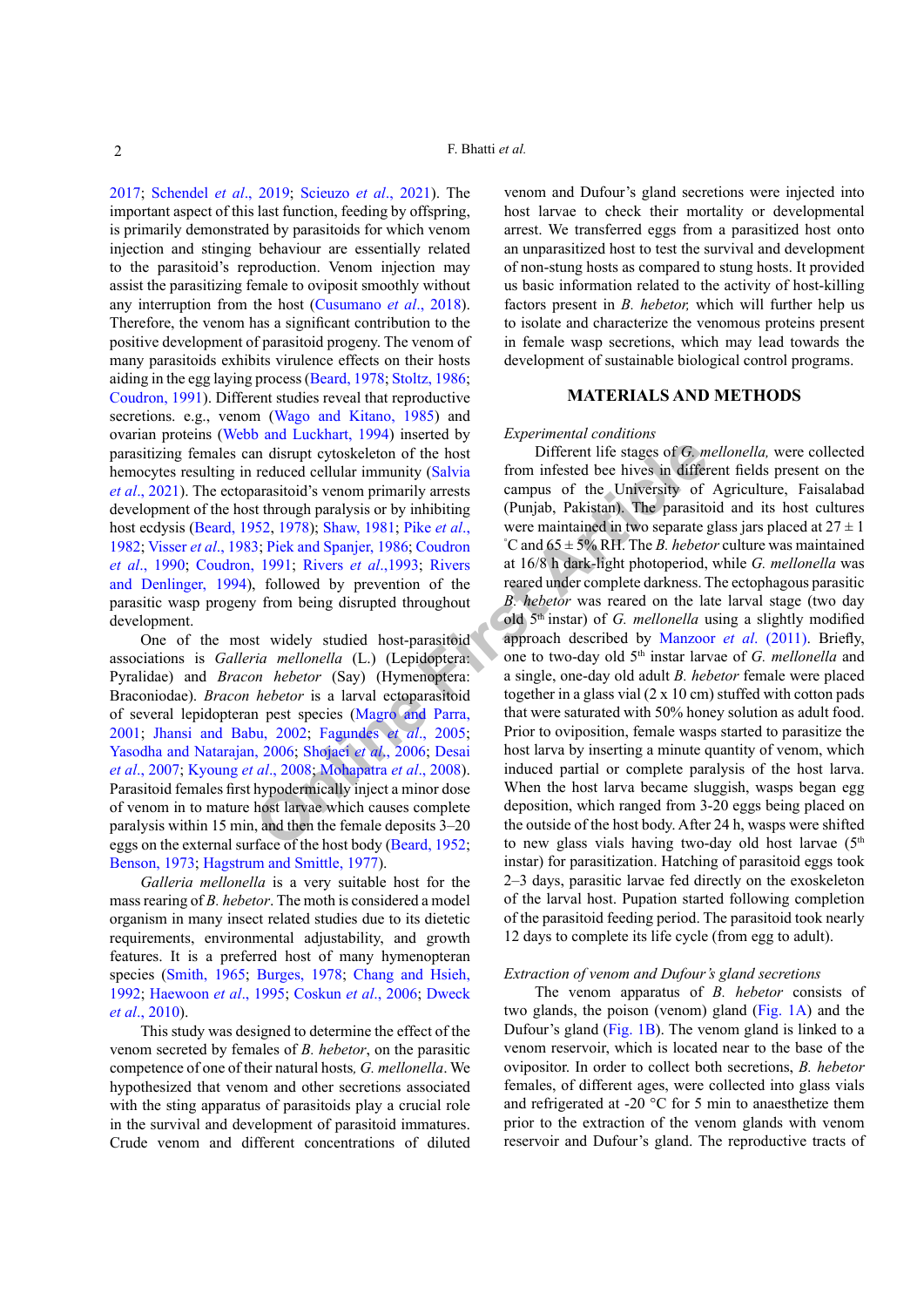female wasps were removed and placed into a drop of Pringle's saline solution by gripping the tip of the ovipositor with fine forceps while holding the abdomen with another forceps. Venom glands and reservoirs and Dufour's glands were detached from the ovaries and other unwanted tissues with the help of micro dissecting needles. Subsequently, the venom glands and reservoirs were separated from the Dufour's glands and each subset was shifted to a 20 µl drop of chilled Pringle's saline solution.

The venom reservoirs/sacs and the Dufour's glands were gently opened using fine needles to start the removal of their secretions into a drop of saline solution. Almost 20 venom reservoirs or Dufour's gland secretions were added per each 20 µl drop of saline solution. Ultimately, the Pringle's solution drops containing venom or Dufour's glands secretions were transferred to 1.5 ml sterile eppendorf tubes. The resulting crude extracts were centrifuged for 5 min at 5000 g to remove any tissue fragments and the supernatants were shifted to a sterile eppendorf tube and diluted with Pringle's solution to obtain the required concentration of female equivalents per µl of the secretions acquired. Extracted venom or Dufour's gland secretions were either used immediately or stored at -80 °C until use.



Fig. 1. *Bracon hebetor* sting apparatus showing venom glands with venom reservoir (A) and Dufour's gland (B). Images were taken using digital microscope (40X and 100X Lenses).

## <span id="page-2-0"></span>*Microinjections of* B. hebetor *venom and Dufour's gland secretions into host larvae*

We performed two different experiments. First, we evaluated the effect of 1 wasp equivalent mixed secretions (both from venom and Dufour's glands) on the survival and developmental arrest of the host larva, and then we evaluated the effect of different dilutions of both secretions separately on the development of the larval host. Regarding the first set of experiments, twoday old 5th instar *G. mellonella* larvae were divided into four groups on day one of the experiment. Group A (n= 20) was comprised of control larvae of *G. mellonella,* which were separated from the wax and transferred into a petri dish to mature to the adult stage. Group B (n= 20)

was comprised of host larvae injected with 1 µl of the Pringle's saline solution to observe the effect of the venom diluent. Group C ( $n=20$ ) contained larvae injected using an empty glass micro-capillary tube to observe its purely mechanical effect. Group D (n= 40) larvae were injected with 1  $\mu$ l venom (1 wasp equivalent/ $\mu$ l). In all cases, host larvae were disinfected by dipping them in a 1.0% ethyl alcohol buffer solution before injection. Larvae were injected using a sterile glass micro-capillary tube and data was recorded at 24 h intervals.

**ONDERGOND THE CONSULTER ARRAM CONDUCE SETTING THE CONDUCE AREA CONDISCERT ARE CONDUCED AND ARRAM CONDISCERT ARRAM CONDUCED ARRAM CONDISCERT ARRAM CONDUCED ARRAM CONDUCED ARRAM CONDUCED ARRAM CONDUCED ARRAM CONDUCED ARRAM** To check the effect of venom and Dufour's gland secretions separately, five dilutions of venom gland secretions were made (*i.e.* 1, 0.5, 0.2, 0.1 and 0.05 wasp equivalent per µl of Pringle's saline solution). Likewise, five dilutions of Dufour's gland secretions were also prepared (*i.e.* 1, 0.5, 0.2, 0.1 and 0.05 wasp equivalent per µl Pringle's saline solution) following the protocol of Rivers *et al*. (1993). Here, one wasp equivalent (1 wasp venom per 1µl Pringle's saline solution) was taken as stock solution and used to make all other required concentrations using Pringle's saline solution as a dilution solvent. Each of the host larvae was injected with 1µl venom solution, which is why we use the term 1 wasp equivalent/ $\mu$ l or 1wasp equivalent/host. For each gland secretion, activity was assayed in two-day old 5<sup>th</sup> instar *G. mellonella* larvae (n= 15 for each dilution). Experimental insects were anaesthetized on ice for a few minutes and injections containing 1µl of venom or Dufour's gland solution were placed into the pronotum of the host larvae as in [Quistad](#page-7-14) *et al*. (1996) with slightly modifications ([Digilio](#page-6-14) *et al*., 1998, 2000) by using a fine-tipped glass micro-capillary tube. Host larvae injected with 1µl Pringle's saline solution were considered a control treatment. After injection, larvae were kept at  $28 \pm 1$ °C and  $65 \pm 5$ % relative humidity in darkness and data regarding mortality was recorded at 24 h intervals. The development and paralysis of injected hosts were observed and recorded daily.

## *Transfer of parasitic wasp eggs onto stung and non-stung hosts*

The suitability of stung hosts for parasitic wasp development was tested according to the methodology devised by [Cortesero and Monge \(1994\).](#page-5-13) Developed male and female parasitoid pairs were confined in transparent glass vials (2 x 10 cm) to obtain a successful mating. On day one, 20 host larvae were stung and paralysed by mated females of different ages, separately in petri-dishes. In a similar way, 20 non-stung hosts were also isolated and kept individually. Parasitoid eggs were removed from stung hosts to subject them to similar accidental mortality factors through handling with forceps. These eggs were divided into two groups: (1) 40 eggs were placed back onto the 20 stung hosts using forceps, with two eggs per host and (2)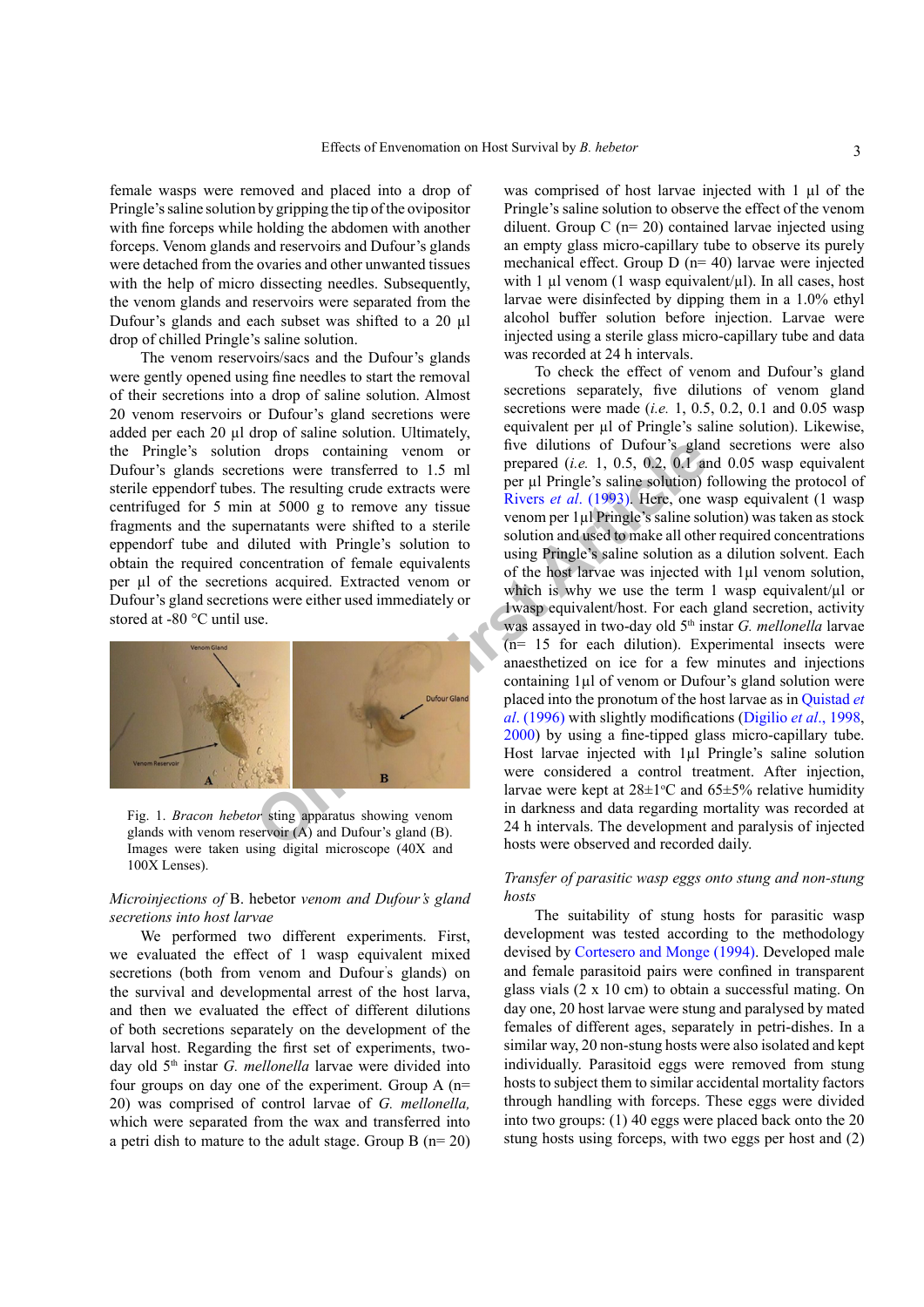40 eggs were placed onto the 20 non-stung hosts with two eggs per host. All of the eggs were permitted to develop to the adult stage. The survival and development of different life stages of the parasitoid were recorded daily.

#### *Data analysis*

Data was statistically analyzed using Statistix 8.1 (Analytical software, 2003) software. Apart from using the basic methods *i.e.* percent distributions, data was analysed using ANOVA and treatment means were separated by a Tukey HSD test at 0.05 level of significance.

## **RESULTS**

## *The effect of wasp venom injections on host larvae*

Most of the un-injected larvae reached the adult stage and there were 80 and 75% larval development in the case of Pringle's saline solution and capillary action, respectively. In the case of venom injection, 32.5% of larvae were killed within one or two days and the remaining 67.5 % did not pass the larval stage and were developmentally arrested (Table I).

**Table I. The effect of experimentally injected** *Bracon hebetor* **venom (1 wasp equivalent/ host) on the development of host (***Galleria mellonella***) larvae.**

| <b>Treatments</b> | <b>Number of Number Successful Develop-</b><br>dead host<br>larvae | hosts | of adult develop- | mental<br>ment $(\% )$ arrest $(\% )$ |
|-------------------|--------------------------------------------------------------------|-------|-------------------|---------------------------------------|
| Batch A $(20)$ 2  |                                                                    | 18    | 90                |                                       |
| Batch B (20) 4    |                                                                    | 16    | 80                |                                       |
| Batch C $(20)$ 5  |                                                                    | 15    | 75                |                                       |
| Batch $D(40)$     |                                                                    | O     |                   | 67.50(27)                             |

Sample sizes are given in parentheses. Batch A consisted of un-injected control host larvae allowed to develop up to the adult stage. Host larvae from batch B were injected with Pringle's saline solution; whereas larvae from batch C were stung with a glass micro-capillary tube. All of the host larvae from batch D were injected with *B. hebetor* mixed venom diluted with  $0.01\%$  Pringle saline solution.

## *Dose-dependent effect of venom and Dufour's gland secretion on development of host larvae*

The results showed that at concentrations of 1.0, 0.5 and 0.2 wasp equivalent/host of the venom gland, 100% mortality occurred, while in the case of 0.1 wasp equivalent, only one larvae out of 15 (6.67%) survived and two larvae (13.33%) receiving 0.05 wasp equivalent successfully developed into adults (Table II). On the other hand, in the case of Dufour's gland activity, mortality of 26.67% (4 out of 15), 20% (3 out of 15), 13.4% (2 out of 15), 6.67% (1 out of 15) and 6.67% (1 out of 15) larvae were recorded with concentrations of 1.0, 0.5, 0.2, 0.1 and 0.05 wasp equivalent/host, respectively (Table II). According

to these results, a non-significant mortality was observed in the case of Dufour's gland activity as compared to that of the venom gland, which showed maximum mortality as given in Table II.

| Table II. The dose-dependent effect of experimentally      |
|------------------------------------------------------------|
| injected venom and Dufour's gland secretions of female     |
| <b>Bracon hebetor on the development of host (Galleria</b> |
| <i>mellonella</i> ) larvae.                                |

| aunem means were separated by a                                                                                                             |                                                                                                                                                          |                                   |                                                                                 |                                                         |  |
|---------------------------------------------------------------------------------------------------------------------------------------------|----------------------------------------------------------------------------------------------------------------------------------------------------------|-----------------------------------|---------------------------------------------------------------------------------|---------------------------------------------------------|--|
| level of significance.                                                                                                                      |                                                                                                                                                          | Dose injected Hosts dead at Hosts |                                                                                 | <b>Successful</b>                                       |  |
| <b>RESULTS</b>                                                                                                                              | (wasp equiva-larval stage<br>lent/host)                                                                                                                  | $(\%)$                            | emerged $(\% )$                                                                 | development<br>(%)                                      |  |
|                                                                                                                                             | Venom gland                                                                                                                                              |                                   |                                                                                 |                                                         |  |
| om injections on host larvae                                                                                                                | 1(15)                                                                                                                                                    | $100 \pm 0.00$ A $-0 \pm 0.00$ B  |                                                                                 | $0 \pm 0.00 B$                                          |  |
| ected larvae reached the adult stage                                                                                                        | 0.5(15)                                                                                                                                                  | $100 \pm 0.00$ A $0 \pm 0.00$ B   |                                                                                 | $0 \pm 0.00 B$                                          |  |
| 5% larval development in the case of                                                                                                        | 0.2(15)                                                                                                                                                  | $100 \pm 0.00$ A $0 \pm 0.00$ B   |                                                                                 | $0 \pm 0.00 B$                                          |  |
| n and capillary action, respectively.<br>jection, 32.5% of larvae were killed                                                               | 0.1(15)                                                                                                                                                  | $93.33\pm3.85$ AB $6.67\pm3.85$ B |                                                                                 | $6.67 \pm 3.85$ AB                                      |  |
| and the remaining 67.5 % did not                                                                                                            | 0.05(15)                                                                                                                                                 |                                   |                                                                                 | $86.67 \pm 3.85 B$ 13.33 $\pm$ 3.85AB 13.33 $\pm$ 3.85A |  |
| and were developmentally arrested                                                                                                           | Control $(15)$                                                                                                                                           |                                   | $6.67 \pm 0.00 \text{ C}$ $93.33 \pm 3.85 \text{ C}$ $93.33 \pm 3.85 \text{ C}$ |                                                         |  |
|                                                                                                                                             | Dufour's gland                                                                                                                                           |                                   |                                                                                 |                                                         |  |
|                                                                                                                                             | 1(15)                                                                                                                                                    | $26.67\pm3.85$ A                  | $60.00 \pm 3.85C$ $60.00 \pm C$                                                 |                                                         |  |
| experimentally injected Bracon                                                                                                              | 0.5(15)                                                                                                                                                  | $20 \pm 3.85$ AB                  | $66.67 \pm 3.85C$ $66.67 \pm C$                                                 |                                                         |  |
| wasp equivalent/ host) on the                                                                                                               | 0.2(15)                                                                                                                                                  |                                   | $13.33\pm3.85$ AB $73.33\pm3.85$ BC $73.33\pm$ BC                               |                                                         |  |
| Galleria mellonella) larvae.                                                                                                                | 0.1(15)                                                                                                                                                  | $6.67 \pm 0.00 B$                 | $86.67 \pm 3.85$ AB $86.67 \pm AB$                                              |                                                         |  |
| of Number Successful Develop-                                                                                                               | 0.05(15)                                                                                                                                                 | $6.67 \pm 0.00 B$                 |                                                                                 | $93.33 \pm 0.00 \text{ A}$ $93.33 \pm 0.00 \text{ A}$   |  |
| of adult develop-<br>mental                                                                                                                 | Control $(15)$                                                                                                                                           | $6.67 \pm 0.00B$                  |                                                                                 | $93.33\pm3.85$ A $93.33\pm3.85$ A                       |  |
| ment $(\% )$<br>hosts<br>arrest $(\% )$                                                                                                     | Means followed by different letter(s) within each column (denoted by                                                                                     |                                   |                                                                                 |                                                         |  |
| 18<br>90<br>$\overline{0}$                                                                                                                  | upper-case letters) are significantly different by Tukey HSD test at P<br>$\leq 0.05$ . Sample sizes are given in parenthesis. Control consisted of host |                                   |                                                                                 |                                                         |  |
| 80<br>16<br>$\theta$                                                                                                                        | larvae injected with $1 \mu L$ of Pringle's saline solution.                                                                                             |                                   |                                                                                 |                                                         |  |
| 75<br>15<br>$\theta$                                                                                                                        |                                                                                                                                                          |                                   |                                                                                 |                                                         |  |
| $\Omega$<br>67.50(27)                                                                                                                       | Developmental characteristics of B. hebetor<br>eggs                                                                                                      |                                   |                                                                                 |                                                         |  |
| rentheses. Batch A consisted of un-injected<br>o develop up to the adult stage. Host larvae<br>ith Drinala's soling solution; whoroos lowpo | transferred onto stung or non-stung hosts<br>Development of <i>B. hebetor</i> eggs was observed<br>on previously stung (by progenitor female) and non-   |                                   |                                                                                 |                                                         |  |

## *Developmental characteristics of* B. hebetor *eggs transferred onto stung or non-stung hosts*

Development of *B. hebetor* eggs was observed on previously stung (by progenitor female) and nonstung host larvae of *G. mellonella*. Data concerning egg hatching, larval mortality, adult emergence, and mean developmental time of both male and female parasitoids were collected on a daily basis. On stung hosts, 10% of the eggs failed to hatch and 10% were dead at the larval stage, while the remaining 80% developed successfully to the adult stage. The mean developmental time of male and female parasitoids was  $9.63 \pm 0.38$  and  $11.13 \pm 0.40$  days, respectively. In non-stung host larvae, it was observed that 25% of eggs failed to hatch, while the remaining 75% developed successfully up to the adult stage. The mean developmental time of male and female parasitoids was  $11.22 \pm 0.36$  and  $12.71 \pm 0.31$  days, respectively. Male and female development times were significantly different among both treatments (stung and non-stung host larvae) (F=9.30, 9.96; Table III).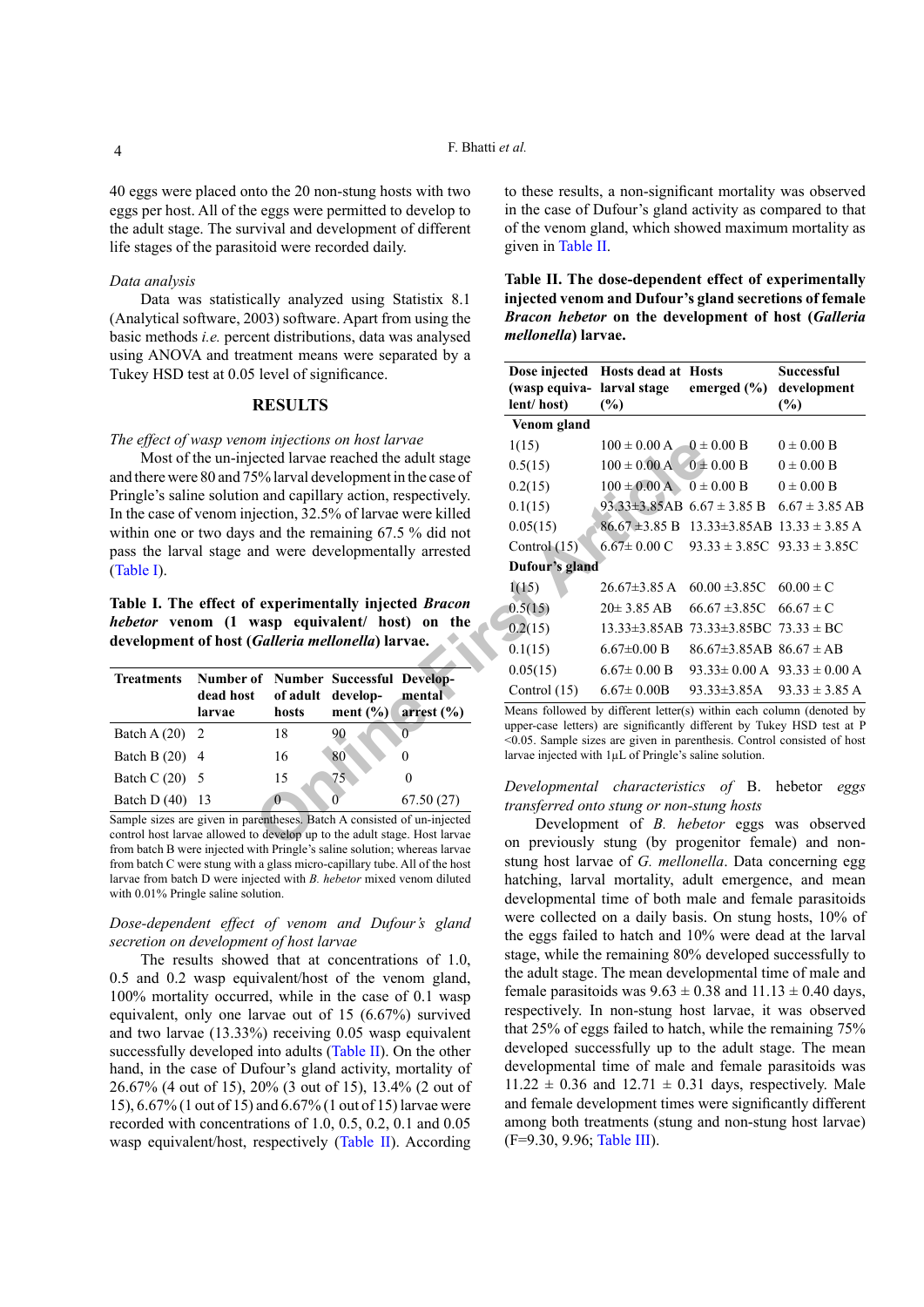**Table III. Developmental characteristics of** *Bracon hebetor* **eggs transferred onto the host (***Galleria mellonella***) larvae previously stung by a progenitor female or onto the non-stung host larvae.**

| <b>Treatments</b>            | <b>Failure to</b><br>hatch $(\%)$ | Larval<br>mortality $(\%)$ | Emerging<br>adults $(\% )$ | Mean developmental<br>time of females (days) | Mean developmental<br>time of males (days)                |
|------------------------------|-----------------------------------|----------------------------|----------------------------|----------------------------------------------|-----------------------------------------------------------|
| Eggs on stung hosts (40)     | 10                                | 10                         | 80                         | $11.13 \pm 0.40$ B                           | $9.63 \pm 0.38$ B                                         |
| Eggs on non-stung hosts (40) | 25                                |                            | 75                         | $12.71 \pm 0.31$ A                           | $11.22 \pm 0.36$ A                                        |
| $\sim$ $\sim$ $\sim$         | 0.11                              |                            |                            | $\sim$ $\sim$ $\sim$ $\sim$ $\sim$           | $\mathbf{v}$<br>$\sim$ $\sim$ $\sim$ $\sim$ $\sim$ $\sim$ |

Sample sizes are given in parenthesis. Means followed by different upper case letters within each column are significantly different (Tukey HSD test; P  $< 0.05$ ).

# **DISCUSSION**

Following micro-injections of venom mixtures (both from venom and Dufour's glands), there was a considerable effect on *G. mellonella* larvae. Mixed secretions caused immediate paralysis as 32.5% larvae died within 5 min of injection. The remaining 67.5% of larvae were developmentally arrested and became flaccid as their feeding on host larvae ceased and death occurred within 24 h. Our findings are in line with the studies of [Beard \(1978\)](#page-5-5), [Piek and Spanjer \(1986\)](#page-7-9) and more recently by [Moretti and Calvitti \(2014\)](#page-7-15) that stated that venoms from almost all of the ectoparasitoid species studied are paralytic, killing their hosts immediately or completely suppressing host development. The small rate of mortality observed in other treatments in our study might be due to the punctures caused by micro-injection and other biotic factors such as post-injection fungal infection.

The effects of different doses of secretions from venom and Dufour's glands showed that the secretions from Dufour's glands alone did not have any significant mortality compared to the venom glands, even at its higher concentrations of 1 wasp equivalent and 0.5 wasp equivalent/host. It shows that these glandular secretions may only have a role in communication as reported by Pickett *et al*[. \(1982\)](#page-7-16) who postulate that it is a low volatile alarm pheromone and lubricant and not involved in paralysis and death of the host ([Gunnison and Morse,](#page-6-15) [1968;](#page-6-15) [Pickett](#page-7-16) *et al*., 1982). [Gunnison and Morse \(1968\)](#page-6-15) stated that since Dufour's gland exits near to the stinger and oviduct, its role could be the secretion of a sting lubricant. Moreover, other functions for this gland are reported in egg coating (Snodgrass, 1925; Trojan, 1930; [Dufour,](#page-6-16) [1835;](#page-6-16) [Mitra, 2013](#page-7-17)) or as an egg/host marking pheromone [\(Ratnieks, 1995;](#page-7-18) [Katzav-Gozansky](#page-6-17) *et al*., 1997b; Martin *et al*., 2002; [Mitra, 2013\)](#page-7-17). Similarly, [Katzav-Gozansky](#page-6-18) *et al*. [\(2003\)](#page-6-18) showed that the Dufour's gland in *Apis mellifera*  secretes a series of esters, which function as part of the multi-sourced queen's signal, while in worker bees, the Dufour's gland secretions are eicosenol as reported by Martin *et al.* (2004). This may explain how virgin queens attract workers and workers repel each other by using Dufour's gland secretions as demonstrated by [Abdalla and](#page-5-14) [Landim \(2001\)](#page-5-14).

on *G. mellonella* larvae. Mixed<br>
secretions completed the larval secretions completed the larval secretions completed the larval secretion. The remaining 67.5% of<br>
equivalent/host. Highest concentrated/highest dilutions<br> In contrast to the Dufour' s gland activity, none of the hosts injected with any dilutions of venom gland's secretions completed the larval stage, except for the less concentrated/highest dilutions greater than 0.2 wasp equivalent/host. Highest concentrations (1.0, 0.5 and 0.2 wasp equivalent /μl Pringle's saline solution per host) caused permanent paralysis within 5 min after injection in all hosts causing 100% mortality. This experiment revealed that host death and arrested development observed in the case of mixed secretions was caused by the venom alone, which is secreted by the venom gland, the main source of venom material in *B. hebetor* females. Our results corroborate the findings of Doury *et al*. (1995). The results of our last experiment showed that venom has significant effects on egg hatching and on progeny development of parasitoids, while the larval mortality could be due to rapid manipulation of the host having a weak immune system as different studies show that many parasitoids inject virulence factors into the host during oviposition ([Beard,](#page-5-5) 1978; Stoltz, 1986; Coudron, 1991). [Rivers and Denlinger](#page-7-11) (1994) stated that injected virulence factors subsequently prevent parasitic wasp progeny from being misplaced during development. In the case of un-injected host larvae, once the eggs hatched, no larval mortality was observed. The higher mortality percentages detected for eggs on non-stung hosts may not only be due to the handling of eggs, but also to some response by the immune system of *G. mellonella* larvae (Vinson, 1990).

> Both of the parasitoid groups on stung and non-stung hosts exhibited different developmental times. This could be due to the resistance shown by un-injected host larvae to the parasitoid progeny. Although it has been noted that newly emerged *B. hebetor* larvae have the ability to paralyze their larval host not previously stung by a female and showed a successful development on such hosts, either for males or females [\(Doury](#page-6-19) *et al*., 1995). Still there could be a difference in development time because in injected hosts, the parasitoid progeny would not face any resistance from the host immune system.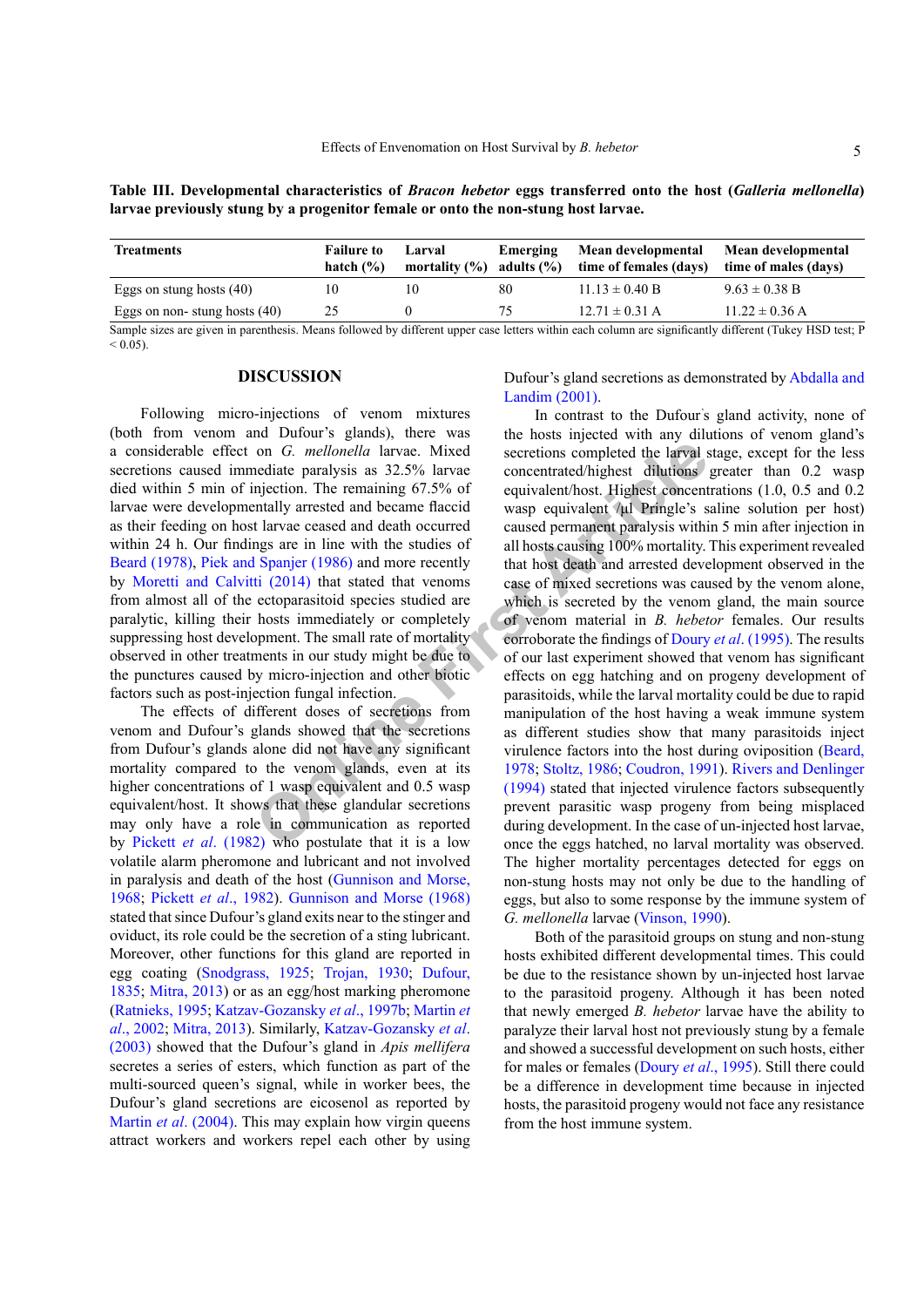Our results are supported by the work of Stoltz (1986) who stated that subsequent to hatching of the parasitoid, the next function of the venom may be to help in larval development, either through increasing the nourishing potential of the haemolymph by histolysis or through maintaining the host sanitary state during the stage of host feeding by the parasitic wasp, i.e., through inducing an antifungal or antibacterial action on host haemolymph as manifested by [Avolio \(2015\)](#page-5-15).

## **CONCLUSIONS**

It could be concluded that *B. hebetor* venom, even in its diluted concentration can result in significant mortality of the host. This could mean that wasps can be manipulated as successful biocontrol agents for lepidopterous insect pests of different crops leading towards the development of sustainable biological control tactics.

## **ACKNOWLEDGEMENTS**

**EXEMENCES**<br> **Online First** A<br> **Online First** A<br> **Online First** A<br> **Online First** A<br> **Online First** A<br> **ONLEDGEMENTS**<br> **ONLE COMENTS**<br> **ONLE COMENTS**<br> **ONLE COMENTS**<br> **ONLE COMENTS**<br> **ONLE COMENTS**<br> **ONLE COMENTS**<br> **ONLE** We are highly thankful to the International Foundation for Science, Sweden (IFS) F/5089-1 and to the Organization for the Prohibition of Chemical Weapons (OPCW) for providing financial support for this research work.

*Statement of conflict of interest*

The authors have declared no conflict of interest.

# **REFERENCES**

- <span id="page-5-14"></span>Abdalla, F.C. and Landim, C.C., 2001. Behavioral responses evoked in honey bee workers by Dufour gland extracts (Hymenoptera: Apidae). *Sociobiology,* **37**: 673–678.
- <span id="page-5-3"></span>Arbuckle, K., 2017. Evolutionary context of venom in animals. In: *Evolution of venomous animals and their toxins* (eds. P. Gopalakrishnakone and A. Malhotra). Springer, Dordrecht, The Netherlands, pp. 1–23. [https://doi.org/10.1007/978-94-007-](https://doi.org/10.1007/978-94-007-6727-0_16-1) [6727-0\\_16-1](https://doi.org/10.1007/978-94-007-6727-0_16-1)
- <span id="page-5-1"></span>Asgari, S. and Rivers, D.B., 2011.Venom proteins from endoparasitoid wasps and their role in host-parasite interactions. *Annu. Rev. Ent*., **56**: 313-335. [https://](https://doi.org/10.1146/annurev-ento-120709-144849) [doi.org/10.1146/annurev-ento-120709-144849](https://doi.org/10.1146/annurev-ento-120709-144849)
- <span id="page-5-0"></span>Asgari, S., 2006. Venom proteins from polydnavirusproducing endoparasitoids: Their role in hostparasite interactions. *Arch. Insect Biochem. Physiol.,* **61**: 146–156. [https://doi.org/10.1002/](https://doi.org/10.1002/arch.20109) [arch.20109](https://doi.org/10.1002/arch.20109)

<span id="page-5-15"></span>Avolio, M., 2015. *Functional and molecular analysis* 

*of venom produced by the ectoparasitoid* Bracon nigricans. PhD Dissertation, University of Naples Federico.

- <span id="page-5-2"></span>Battaglia, D., Colella, T., Laurino, S., Grossi, G., Salvia, R., Riviello, L. and Falabella, P., 2014. The effect of *Leptomastix dactylopii* parasitism and venom injection on host *Planococcus citri. Invert. Surviv. J.*, **11**: 273–285.
- <span id="page-5-7"></span>Beard, R.L., 1952. The toxicology of *Habrobracon*  venom: A study of a natural insecticide. *Conn. Agric. exp. Stat. Bull.,* **562**: 1–27. [https://doi.org/10](https://doi.org/10.1080/00357529.1952.11768115) [.1080/00357529.1952.11768115](https://doi.org/10.1080/00357529.1952.11768115)
- <span id="page-5-5"></span>Beard, R.L., 1978. Venoms of braconidae. *Arthropod venoms.* **48**: 773–800. [https://doi.org/10.1007/978-](https://doi.org/10.1007/978-3-642-45501-8_24) 3-642-45501-8\_24
- <span id="page-5-9"></span>Benson, J.F., 1973. Intraspecific competition in the population dynamics of *Bracon hebetor* (Say.) (Hymenoptera: Braconidae). *J. Anim. Ecol.,* **42**: 105–124.<https://doi.org/10.2307/3407>
- <span id="page-5-10"></span>Burges, H.D., 1978. Control of wax moth: Physical, chemical and biological methods. *Bee World,* **59**: 129–138. [https://doi.org/10.1080/000577](https://doi.org/10.1080/0005772X.1978.11097713) 2X.1978.11097713
- <span id="page-5-11"></span>Chang, C.P. and Hsieh, F.K. 1992. Morphology and bionomics of *Galleria mellonella*. *Chin. J. Ent.,* **12**: 121–129
- <span id="page-5-13"></span>Cortesero, A.M. and Monge, J.P., 1994. Influence of pre-emergence experience on response to host and host plant odours in the larval parasitoid, *Eupelmus vuilleti*. *Ent. Exp. Appl.,* **72**: 281–288. [https://doi.](https://doi.org/10.1111/j.1570-7458.1994.tb01828.x) [org/10.1111/j.1570-7458.1994.tb01828.x](https://doi.org/10.1111/j.1570-7458.1994.tb01828.x)
- <span id="page-5-12"></span>Coskun, M., Kayis, T., Sulanc M. and Ozalp, P., 2006. Effects of different honey comb and sucrose levels on the development of greater wax moth, *Galleria mellonella* larvae. *Int. J. Agric. Biol.,* **8**: 855–858.
- <span id="page-5-6"></span>Coudron, T.A., 1991. Host regulating factors associated with parasitic Hymenoptera. In: *ACS Symposium Series*. American Chemical Society, USA. [https://](https://doi.org/10.1021/bk-1991-0449.ch004) [doi.org/10.1021/bk-1991-0449.ch004](https://doi.org/10.1021/bk-1991-0449.ch004)
- <span id="page-5-8"></span>Coudron, T.A., Kelly T.J. and Puttler, B., 1990. Developmental responses of *Trichoplusia ni* (Lepidoptera: Noctuidae) to parasitism by the ectoparasite, *Euplectrus plathypenae* (Hymenoptera: Eulophidae). *Arch. Insect Biochem. Physiol.,* **13**: 83–94. [https://doi.org/10.1002/](https://doi.org/10.1002/arch.940130108) [arch.940130108](https://doi.org/10.1002/arch.940130108)
- <span id="page-5-4"></span>Cusumano, A., Duvic, B., Jouan, V., Ravallec, M., Legeai, F., Peri, E. and Volkoff, A.N., 2018. First extensive characterization of the venom gland from an egg parasitoid: Structure, transcriptome and functional role. *J. Insect Physiol.*, **107**: 68–80. <https://doi.org/10.1016/j.jinsphys.2018.02.009>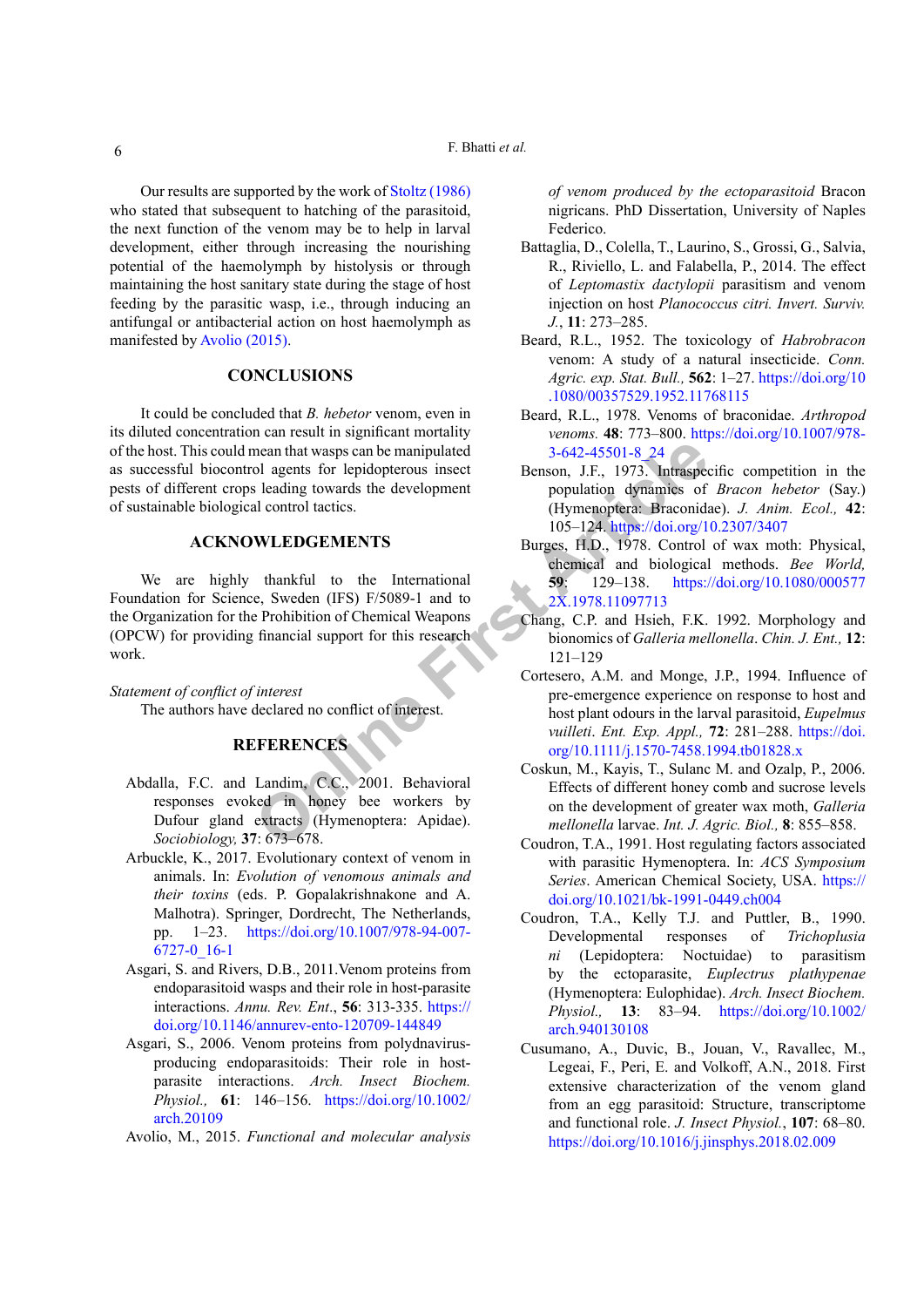- <span id="page-6-10"></span>Desai, V.S., Nagwekar, D.D., Patil, P.D. and Narangalkar, A.L., 2007. Field evaluation of a larval parasite *Bracon hebetor* Say against coconut black headed caterpillar. *J. Pl. Crops,* **35**: 188–189.
- <span id="page-6-5"></span>Digilio, M.C., Isidoro, N., Tremblay, E. and Pennacchio, F., 2000. Host castration by *Aphidius ervi* venom proteins. *J. Insect Physiol.,* **46**: 1041–1050. [https://](https://doi.org/10.1016/S0022-1910(99)00216-4) [doi.org/10.1016/S0022-1910\(99\)00216-4](https://doi.org/10.1016/S0022-1910(99)00216-4)
- <span id="page-6-14"></span>Digilio, M.C., Pennacchio, F., and Tremblay, E., 1998. Host regulation effects of ovary fluid and venom of *Aphidius ervi* (Hymenoptera: Braconidae). *J. Insect Physiol.*, **44**: 779–784. [https://doi.org/10.1016/](https://doi.org/10.1016/S0022-1910(98)00010-9) [S0022-1910\(98\)00010-9](https://doi.org/10.1016/S0022-1910(98)00010-9)
- <span id="page-6-19"></span>Doury, G.D., Rojas-Rousse, D., and Periquet, G., 1995. Ability of *Eupelmus orientalis* ectoparasitoid larvae to develop on an unparalysed host in the absence of female stinging behaviour. *J. Insect Physiol.,* **41**: 287–296. https://doi.org/10.1016/0022- [1910\(94\)00123-X](https://doi.org/10.1016/0022-1910(94)00123-X)
- <span id="page-6-16"></span>Dufour, L., 1835. Étudesentomologiques. VII. *Annls Soc. Ent. Fr.,* **4**: 594–607.
- mus orientalis ectoparasitoid larvae and the secretion in the honey<br>
implementalis ectoparasitoid larvae secretion in the honey<br>
S.<br>
S. https://doi.org/10.1016/0022-<br>
S.<br>
S. Https://doi.org/10.1016/0022-<br>
S. Https://doi.or Dweck, H.K., Glenn, M.P.S., Gündüz, E.A., and Anderbrant, O., 2010. Kairomonal response of the parasitoid, *Bracon hebetor* (Say.) to the male produced sex pheromone of its host, the greater wax moth, *Galleria mellonella* (L.). *J. chem. Ecol.,* **36**: 171–178. https://doi.org/10.1007/s10886-010- [9746-x](https://doi.org/10.1007/s10886-010-9746-x)
- <span id="page-6-9"></span>Fagundes, G.G., Habib, M., and Solis, D.R., 2005. Respostas biologicas de Anagasta Kuehniella e de seu parasitoide, *Bracon hebetor*, a radiacao por microondas (2450 MHz). *Rev. Agric.,* **80**: 12–34. <https://doi.org/10.37856/bja.v80i1.1406>
- <span id="page-6-2"></span>Falabella, P., 2018. The mechanism utilized by *Toxoneuron nigriceps* in inhibiting the host immune system. *Invert. Surviv. J.,* **15**: 240–255.
- <span id="page-6-4"></span>Gundersen-Rindal, D., Dupuy, C., Huguet, E. and Drezen, J.M., 2013. Parasitoid polydnaviruses: Evolution, pathology and applications: Dedicated to the memory of Nancy E. Beckage. *Biocont. Sci. Technol.*, **23**: 1-61. [https://doi.org/10.1080/095831](https://doi.org/10.1080/09583157.2012.731497) [57.2012.731497](https://doi.org/10.1080/09583157.2012.731497)
- <span id="page-6-15"></span>Gunnison, A.F. and Morse, R.A., 1968. Source of the ether-soluble organics of stings of the honey bee, *Apis mellifera* L. (Hymenoptera: Apidae). *Annls entomol. Soc. Am.,* **61**: 5–8. [https://doi.org/10.1093/](https://doi.org/10.1093/aesa/61.1.5) [aesa/61.1.5](https://doi.org/10.1093/aesa/61.1.5)
- <span id="page-6-13"></span>Haewoon, O., Young, M., and Chang, Y., 1995. Developing periods of damage patterns of combs by the wax moth, *Galleria mellonella*. *J. Apic. Res.,* **10**: 5–10.
- <span id="page-6-12"></span>Hagstrum, D.W. and Smittle, B.J., 1977. Host-finding

ability of *Bracon hebetor* and its influence upon adult parasite survival and fecundity. *Environ. Ent.,* **6**: 437–439.<https://doi.org/10.1093/ee/6.3.437>

- <span id="page-6-8"></span>Jhansi, K. and Babu, P.C.S., 2002. Life table studies of *Bracon hebetor* (Say) on *Corcyra cephalonica*  (Stainton) and *Maruca testulalis* (Geyer) under laboratory conditions. *J. appl. Zool. Res*., **13**: 22– 24.
- <span id="page-6-18"></span>Katzav-Gozansky, T., Soroker, V., Francke, W. and Hefetz, A., 2003. Honeybee egg-laying workers mimic a queen signal. *Insect Soc.,* **50**: 20–23. <https://doi.org/10.1007/s000400300003>
- <span id="page-6-17"></span>Katzav-Gozansky, T., Soroker, V., Hefetz, A., Cojocaru, D., Erdmann, H., and Francke, W., 1997b. Plasticity of caste-specific Dufour's gland secretion in the honeybee (*Apis mellifera* L.). *Naturwissenschaften,* **84**: 238–241. [https://doi.](https://doi.org/10.1007/s001140050386) org/10.1007/s001140050386
- <span id="page-6-11"></span>Kyoung, D.J., Ha, D.H., Nho, S.K., Song, K.S. and Lee, K.Y., 2008. Upregulation of heat stock protein genes by envenomation of ectoparasitoid, *Bracon hebetor* in larval host of Indian meal moth, *Plodia interpunctella*. *J. Invertebr. Pathol.,* **97**: 306–309. <https://doi.org/10.1016/j.jip.2007.10.001>
- <span id="page-6-7"></span><span id="page-6-6"></span><span id="page-6-3"></span><span id="page-6-1"></span><span id="page-6-0"></span>Laurino, S., Grossi, G., Pucci, P., Flagiello, A., Bufo, S.A., Bianco, G., Salvia, R., Vinson, S.B., Vogel, H. and Falabella, P., 2016. Identification of major *Toxoneuron nigriceps* venom proteins using an integrated transcriptomic/ proteomic approach. *Insect Biochem. mol. Biol.,* **76**: 49–61. [https://doi.](https://doi.org/10.1016/j.ibmb.2016.07.001) org/10.1016/j.ibmb.2016.07.001
	- Lavine, M. and Strand, M., 2002. Insect hemocytes and their role in immunity. *Insect Biochem. mol. Biol.,*  **32**: 1295–1309. [https://doi.org/10.1016/S0965-](https://doi.org/10.1016/S0965-1748(02)00092-9) 1748(02)00092-9
	- Lawrence, P. and Lanzrein, B., 1993. Hormonal interactions between insect endoparasites and their host insects. *Parasit. Pathog. Insects*, **1**: 59–86. [https://doi.org/10.1016/B978-0-08-091649-](https://doi.org/10.1016/B978-0-08-091649-1.50008-6) [1.50008-6](https://doi.org/10.1016/B978-0-08-091649-1.50008-6)
	- Magro, S.R. and Parra, J.R.P., 2001. Biology of the ectoparasitoid *Bracon hebetor* Say., 1857 (Hymenoptera: Braconidae) on seven lepidopteran species. *Sci. Agric.,* **58**: 693–698. [https://doi.](https://doi.org/10.1590/S0103-90162001000400007) [org/10.1590/S0103-90162001000400007](https://doi.org/10.1590/S0103-90162001000400007)
	- Malva, C., Varricchio, P., Falabella, P., La Scaleia, R., Graziani, F. and Pennacchio, F., 2004. Physiological and molecular interaction in the host–parasitoid system *Heliothis virescens*–*Toxoneuron nigriceps*: Current status and future perspectives. *Insect Biochem. mol. Biol.*, **34**: 177–183. [https://doi.](https://doi.org/10.1016/j.ibmb.2003.09.008) [org/10.1016/j.ibmb.2003.09.008](https://doi.org/10.1016/j.ibmb.2003.09.008)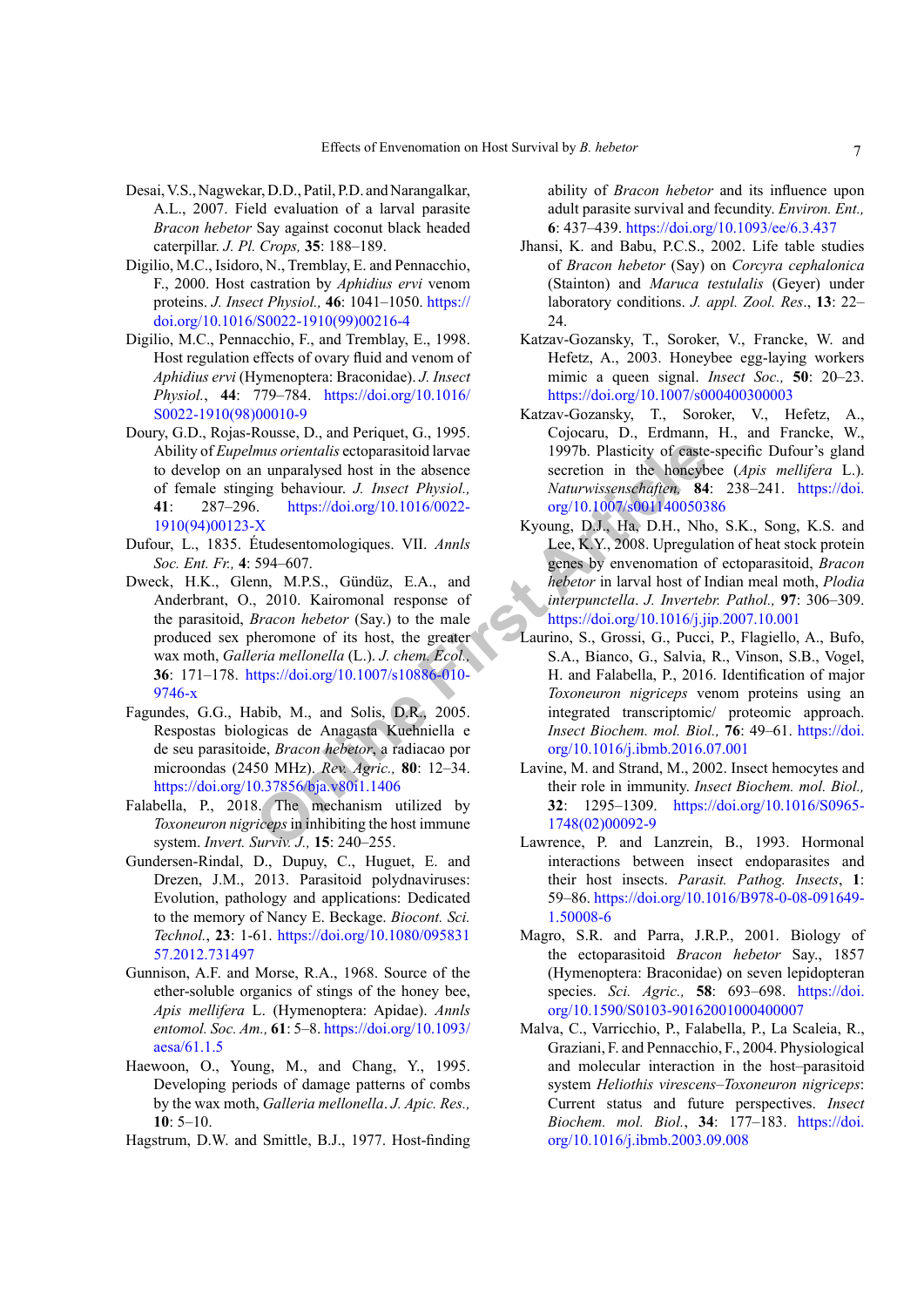#### F. Bhatti *et al.*

- <span id="page-7-13"></span>Manzoor, A., Abdin, Z., Arshad, M., Gogi, M.D., Shaina, H., Mubarik, E., Abbas S.K. and Khan, M.A., 2011. Biological activity of the toxic peptides from venom of *Bracon hebetor* (Say) (Hymenoptera: Braconidae). *Pak. Entomol.,* **33**: 125–130.
- Martin, S.J., Châline, N., Jones, G., Oldroyd B. and Ratnieks, F., 2004. Egg marking pheromones of anarchistic worker honeybees (*Apis mellifera*). *Behav. Ecol.,* **15**: 839–844. [https://doi.org/10.1093/](https://doi.org/10.1093/beheco/arh089) [beheco/arh089](https://doi.org/10.1093/beheco/arh089)
- Martin, S.J., Jones, G.R., Châline, N., Middleton, H. and Ratnieks, F.L.W., 2002. Reassessing the role of the honey bee (*Apis mellifera*) Dufour's glands in egg marking. *Naturwissenschaften,* **89**: 528–532. <https://doi.org/10.1007/s00114-002-0367-2>
- <span id="page-7-17"></span>Mitra, A., 2013. Function of the Dufour's gland in solitary and social Hymenoptera. *J. Hymen. Res.,* **35**: 33. https://doi.org/10.3897/jhr.35.4783
- <span id="page-7-12"></span>Mohapatra, S.D., Duraimurugan, P. and Saxena, H., 2008. Natural parasitization of *Maruca vitrata*  (Geyer) by *Bracon hebetor* Say. *Pulses Newsl.*, **19**: 1.
- <span id="page-7-2"></span>Moreau, S.J.M and Asgari, S., 2015. Venom proteins from parasitoid wasps and their biological functions. *Toxins*, **7**: 2385–2412. https://doi. [org/10.3390/toxins7072385](https://doi.org/10.3390/toxins7072385)
- <span id="page-7-15"></span>Moretti, R and Calvitti, M., 2014. Natural and artificial envenomation of *Ceratitis capitata* by *Eupelmus urozonus* and the search for new bioinsecticides. *Ent. Exp. Appl.,* **150**: 250–258. https://doi. [org/10.1111/eea.12156](https://doi.org/10.1111/eea.12156)
- <span id="page-7-3"></span>Pennacchio, F. and Strand, M.R., 2006. Evolution of developmental strategies in parasitic Hymenoptera. *Annu. Rev. Ent.,* **51**: 233–258. https://doi. [org/10.1146/annurev.ento.51.110104.151029](https://doi.org/10.1146/annurev.ento.51.110104.151029)
- <span id="page-7-0"></span>Pennacchio, F., Caccia, S. and Digilio, M.C., 2014. Host regulation and nutritional exploitation by parasitic wasps. *Curr. Opin. Insect Sci.*, **6**: 74–79. [https://doi.](https://doi.org/10.1016/j.cois.2014.09.018) [org/10.1016/j.cois.2014.09.018](https://doi.org/10.1016/j.cois.2014.09.018)
- <span id="page-7-1"></span>Pennacchio, L.A., Olivier, M., Hubacek, J.A., Cohen, J.C., Cox, D.R. and Ruchart, J.C., 2001. An apolipoprotein influencing triglycerides in humans and mice revealed by comparative sequencing. *Science,* **294**: 169–173. [https://doi.org/10.1126/](https://doi.org/10.1126/science.1064852) [science.1064852](https://doi.org/10.1126/science.1064852)
- <span id="page-7-16"></span><span id="page-7-5"></span>Pickett, J.A., Williams, I.H. and Martin, A.P., 1982. (Z)-11-eicosen-1-ol, an important new pheromonal component from the sting of the honey bee *Apis mellifera* (Hymenoptera: Apidae). *J. chem. Ecol.,* **8**: 163–175. <https://doi.org/10.1007/BF00984013>
- <span id="page-7-9"></span>Piek, T. and Spanjer. W., 1986. Chemistry and pharmacology of solitary wasp venoms. In: *Venoms*

*of Hymenoptera, biochemical, pharmacological and behavioral aspects*. pp. 161-308. [https://doi.](https://doi.org/10.1016/B978-0-12-554770-3.50009-7) [org/10.1016/B978-0-12-554770-3.50009-7](https://doi.org/10.1016/B978-0-12-554770-3.50009-7)

- <span id="page-7-8"></span>Pike, L.J., Gallis, B., Casnellie, J.E., Bornstein, P. and Krebs, E.G., 1982. Epidermal growth factor stimulates the phosphorylation of synthetic tyrosine-containing peptides by A431 cell membranes. *Proc. natl. Acad. Sci.,* **79**: 1443–1447. <https://doi.org/10.1073/pnas.79.5.1443>
- <span id="page-7-6"></span>Quicke, D.L.J., and Butcher, B.A., 2021. Review of venoms of non-polydnavirus carrying ichneumonoid wasps. *Biology,* **10**: 50. [https://doi.](https://doi.org/10.3390/biology10010050) [org/10.3390/biology10010050](https://doi.org/10.3390/biology10010050)
- <span id="page-7-14"></span>Quistad, G.B., Calif, M.V., Leisy, D.J. and Oreg, C., 1996. *Insecticidal toxins from the parasitic wasp* Bracon hebetor. U.S. Patent 5554592, Field August 10, 1994, Issued Sep. 10, 1996.
- <span id="page-7-18"></span><span id="page-7-11"></span><span id="page-7-10"></span><span id="page-7-7"></span><span id="page-7-4"></span>Ratnieks, F.L.W., 1995. Evidence for a queen produced egg-marking pheromone and its use in worker policing in the honey bee. *J. Apic. Res*., **34**: 31–37. <https://doi.org/10.1080/00218839.1995.11100883>
- 0.1007/s00114-002-0367-2<br>
unction of th[e](https://doi.org/10.1111/eea.12156) Dufour's gland in<br>
straceon hebetor. U.S. Pater<br>
occial Hymenoptera. J. Hymen. 10, 1994, Issued Sep. 10,<br>
0. Taximics Articles, FL.W., 1995. Evidence<br>
parasitization of *Maruca vitr* Rivers, D.B. and Denlinger, D.L., 1994. Developmental fate of the flesh fly, *Sarcophaga bullata* (Diptera: Sarcophagidae) envenomated by the pupal ectoparasitoid, *Nasonia vitripennis* (Hymenoptera: Pteromalidae). *J. Insect Physiol.,* **40**: 121–127. [https://doi.org/10.1016/0022-1910\(94\)90083-3](https://doi.org/10.1016/0022-1910(94)90083-3)
	- Rivers, D.B., Hink, W.F., Denlinger, D.L., 1993. Toxicity of the venom from *Nasonia vitripennis*  (Hymenoptera: Pteromalidae) toward fly hosts, nontarget insects, different developmental stages and cultured insect cells. *Toxiconology*, **31**: 755–765. [https://doi.org/10.1016/0041-0101\(93\)90381-R](https://doi.org/10.1016/0041-0101(93)90381-R)
	- Salvia, R., Grimaldi, A., Girardello, R., Scieuzo, C., Scala, A., Bufo, S.A. and Falabella, P., 2019. *Aphidius ervi* Teratocytes release enolase and fatty acid binding protein through exosomal vesicles. *Front. Physiol.*, **10**: 715. [https://doi.](https://doi.org/10.3389/fphys.2019.00715) [org/10.3389/fphys.2019.00715](https://doi.org/10.3389/fphys.2019.00715)
	- Salvia, R., Grossi, G., Amoresano, A., Scieuzo, C., Nardiello, M., Giangrande, C., Laurenzana, I., Ruggieri, V., Bufo, S.A., Vinson, S.B., Carmosino, M., Neunemann, D., Vogel, H., Pucci, P., and Falabella, P., 2017. The multifunctional polydnavirus TnBVANK1 protein: Impact on host apoptotic pathway. *Sci. Rep*., **7**: 1–16. [https://doi.](https://doi.org/10.1038/s41598-017-11939-x) [org/10.1038/s41598-017-11939-x](https://doi.org/10.1038/s41598-017-11939-x)
	- Salvia, R., Nardiello, M., Scieuzo, C., Scala, A., Bufo, S.A., Rao, A., Vogel, H. and Falabella, P., 2018. Novel factors of viral origin inhibit TOR pathway gene expression. *Front. Physiol*., **9**: 1678. [https://](https://doi.org/10.3389/fphys.2018.01678) [doi.org/10.3389/fphys.2018.01678](https://doi.org/10.3389/fphys.2018.01678)